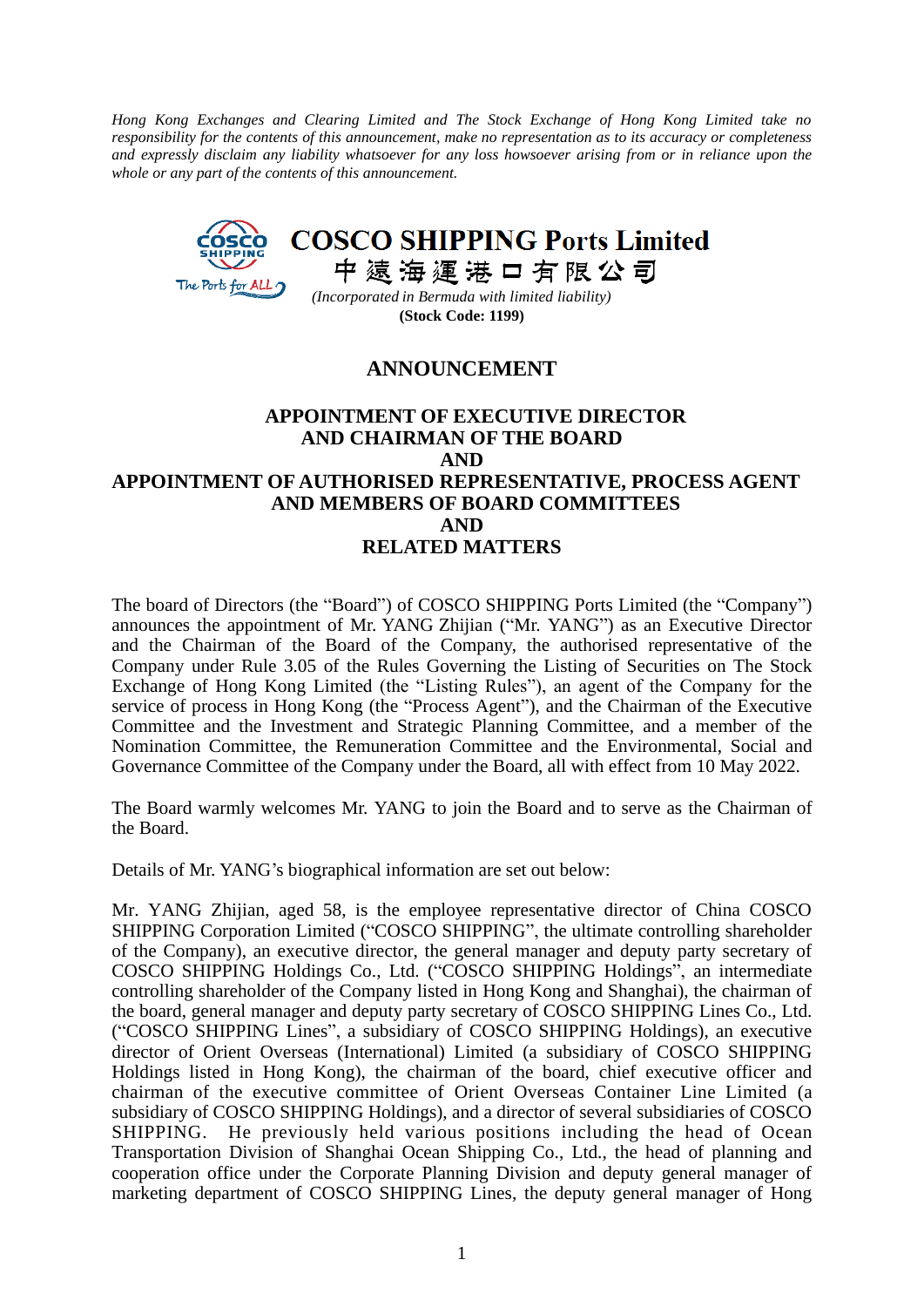Kong Ming Wah Shipping Co., Ltd., the general manager of the Trade Service Division and the general manager of the Asia-Pacific Trade Division of COSCO SHIPPING Lines, general manager and deputy party secretary of Shanghai PANASIA Shipping Company Limited, assistant to the general manager and deputy general manager of COSCO Logistics Co., Ltd. (currently known as COSCO SHIPPING Logistics Co., Ltd.), the deputy general manager, general manager and deputy party secretary of COSCO SHIPPING Bulk Co., Ltd. Mr. YANG has over 30 years of experience in the maritime industry and has extensive experience in container shipping, logistics and bulk shipping. Mr. YANG graduated from Shanghai Maritime University with EMBA degree. He is an economist.

Save as disclosed herein, Mr. YANG did not hold any directorships in any listed public companies during the past three years. Mr. YANG does not hold any other positions with the Company or other members of the Company and its subsidiaries (the "Group") and does not have any other relationships with any of the other Directors, senior management of the Company, substantial Shareholders or controlling Shareholders.

Pursuant to the letter of appointment entered between the Company and Mr. YANG, Mr. YANG was appointed as an Executive Director and the Chairman of the Board for a term of three years commencing on 10 May 2022. The letter of appointment is terminable by either party giving to the other party not less than three months' notice in writing. The term of appointment of Mr. YANG is subject to retirement by rotation and re-election in accordance with the bye-laws of the Company. According to the letter of appointment, Mr. YANG will not receive any remuneration from the Company for being an Executive Director and the Chairman of the Board but the relevant expenses incurred by him in performing his duties as an Executive Director and the Chairman of the Board shall be borne by the Company. Mr. YANG does not have a service agreement with the Company.

As at the date of this announcement, Mr. YANG does not have any interest in the shares of the Company within the meaning of Part XV of the Securities and Futures Ordinance (Chapter 571 of the Laws of Hong Kong).

Save as disclosed herein, Mr. YANG has confirmed that there were no other matters that need to be brought to the attention of the shareholders of the Company ("Shareholders") in connection with his appointment and there was no other information that should be disclosed pursuant to Rule 13.51(2) of the Listing Rules.

In respect of the aforementioned appointment of Director and the relevant changes of positions, the Board confirms that there are no other matters that need to be brought to the attention of the Shareholders.

Reference is made to the announcement of the Company dated 28 April 2022, in which, it was mentioned that there were instances where the number and/or composition of the members of the Executive Committee, the Nomination Committee, the Environmental, the Social and Governance Committee and the Investment and Strategic Planning Committee of the Company were temporarily unable to meet the relevant requirements under the respective terms of reference of each of the committees (collectively, the "Terms of Reference"). Upon the appointment of Mr. YANG as Chairman or member of the above Committees, the respective requirements of the Terms of Reference have been fully satisfied.

> By Order of the Board **COSCO SHIPPING Ports Limited YANG Zhijian** *Chairman*

Hong Kong, 10 May 2022